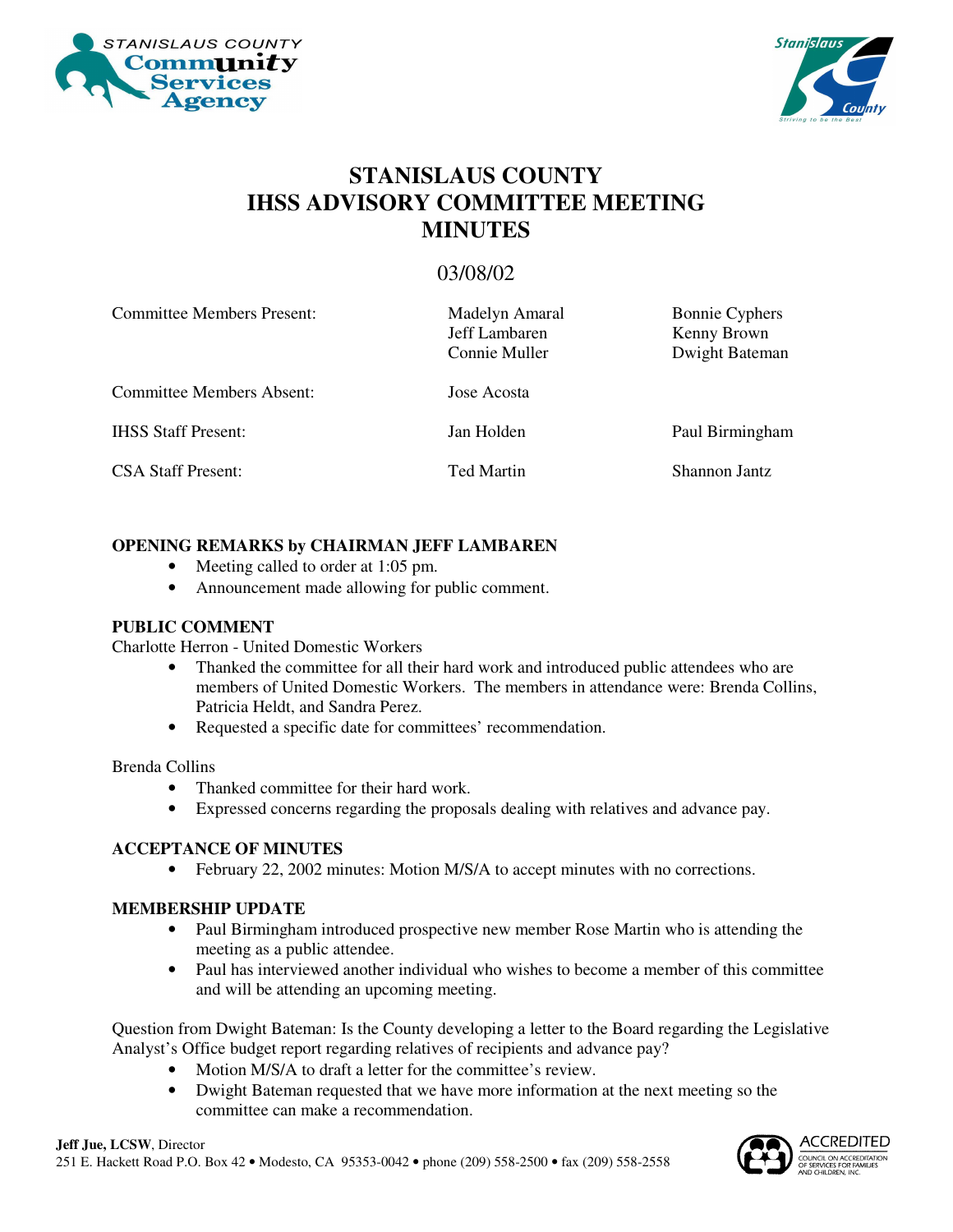### **CLERICAL SUPPORT**

- Jan Holden led a discussion on hiring clerical support for this committee.
- A county employee with a full-time assignment is currently providing support.
- The committee has a budget, which includes money for clerical support.
- Jeff Lambaren asked if the current funding would carry over into the next fiscal year? Last year's funding did not carry over.
- Bonnie Cyphers asked if the committee has to use an agency? The answer is yes.
- Jeff Lambaren asked if the money could be tied up in a purchase order to carry the funds into next year? Jan Holden will follow up on this question.
- Dwight Bateman asked how much it would cost for a clerical support person for one year. The full year cost is \$34,000.
- Shannon Jantz will provide clerical support until the committee agrees on hiring a clerical support person.
- Motion M/S/A to hire a contract support person and review expenses at the beginning of the next fiscal year.
- Connie Muller asked if the budget would be cut if it is not spent? No. The money that is not spent will not rollover into the next fiscal year.

## **PUBLIC AUTHORITY MODE & NON PROFIT CONSORTIUM by JAN HOLDEN**

Public Authority

- Jan announced that she would also be talking about a non-profit consortium, which is very similar to a public authority.
- Public Authority has been around since 1992 and is a publicly administered program separate from the County.
- Public Authority staff are not County employees.
- The Board of Supervisors must pass an ordinance, which sets forth the powers of the Public Authority.
- The Board of Supervisors may choose to be the governing board or appoint a freestanding governing board, which may be this committee.
	- $\triangleright$  Dwight Bateman requested a list of which counties have their Board of Supervisors acting as the governing board. This information will be provided at a future meeting.
- The Public Authority becomes the employer of record and meets the requirement of AB 1682.
- The County and State can maintain the payroll system.
- A County is not subject to competitive bidding to set up a public authority

Non Profit Consortium

- Contracts entered into to establish a Non Profit Consortium are subject to competitive bidding.
- The Non Profit Consortium becomes the employer of record and meets the requirement for AB 1682.

The Non Profit Consortium must establish a Consumer Advisory board.

- Under AB 1682, the Non Profit Consortium and the Public Authority must:
	- 1. Establish an IHSS Provider Registry
	- 2. Establish a process for screening providers
	- 3. Offer training for providers and consumers
- Recipients maintain the right to hire, fire, and supervise any IHSS provider working for them in all modes of service.
- Jan Holden led a discussion on Public Authority/Non-Profit Consortium funding, benefits, and wage increase requirements.